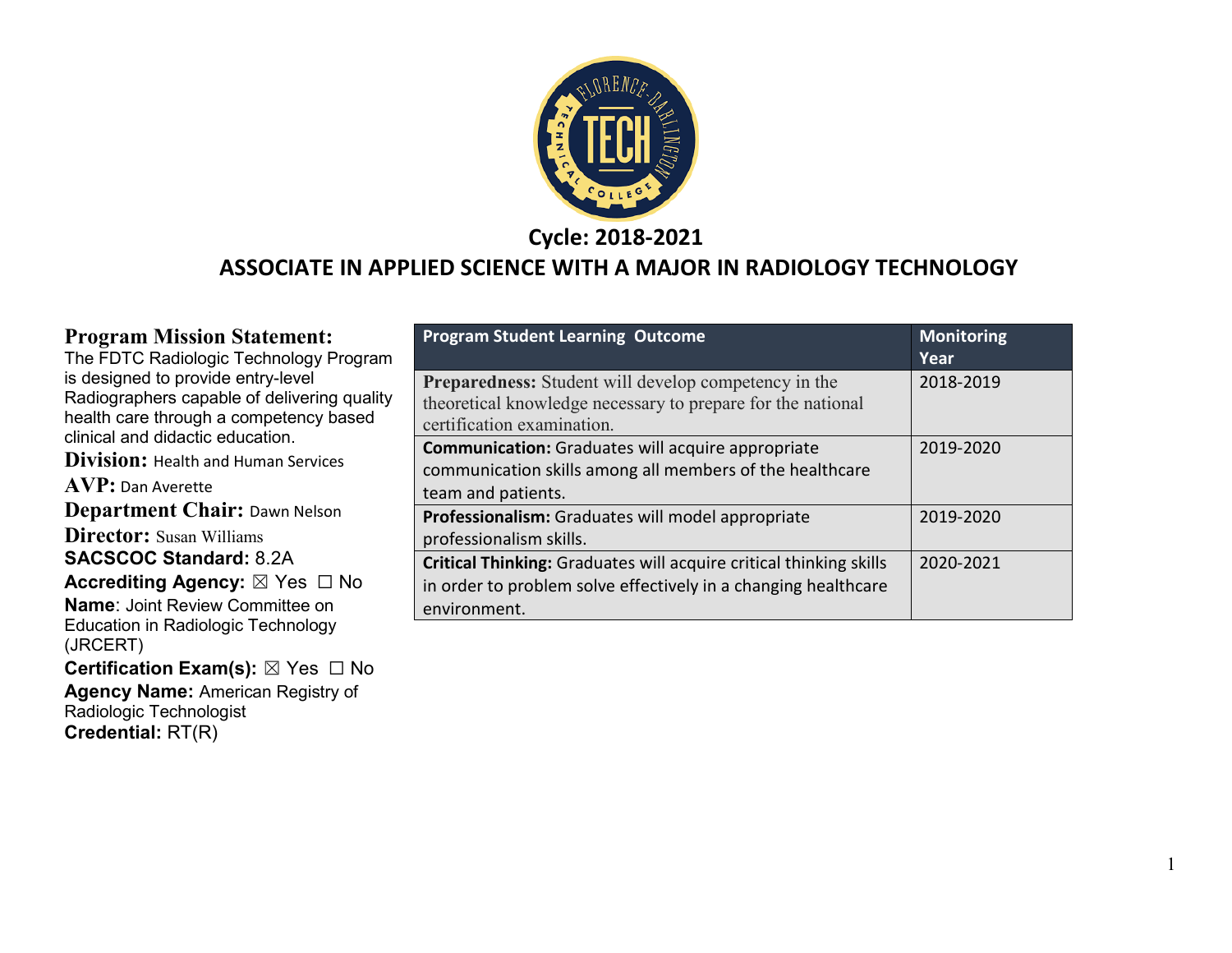# **STUDENT LEARNING OUTCOMES FOR AAS. RAD – 2018-2019**

| A. Program<br><b>Student Learning</b><br><b>Outcomes</b>                                                                                                         | <b>B.</b> What<br>courses<br>are<br><b>PSLOs</b><br><b>Assessed</b>                  | C. Methods for<br><b>Outcomes</b><br><b>Assessment</b>                                                                                                                                                                                       | <b>D. Expected Level</b><br>of Program<br><b>Performance</b>                | <b>E. Data Collection</b>                                                                     | <b>F. Results</b>                                                                                                                                                                                      | <b>G. Plan For Improvement</b>                                                                                                                                                                                                                                                                                                                                                                                                                                                                                                        |
|------------------------------------------------------------------------------------------------------------------------------------------------------------------|--------------------------------------------------------------------------------------|----------------------------------------------------------------------------------------------------------------------------------------------------------------------------------------------------------------------------------------------|-----------------------------------------------------------------------------|-----------------------------------------------------------------------------------------------|--------------------------------------------------------------------------------------------------------------------------------------------------------------------------------------------------------|---------------------------------------------------------------------------------------------------------------------------------------------------------------------------------------------------------------------------------------------------------------------------------------------------------------------------------------------------------------------------------------------------------------------------------------------------------------------------------------------------------------------------------------|
| What should the<br>graduates of your<br>program be able to<br>do?                                                                                                | Where do<br>you see<br>evidence<br>that the<br>student<br>can do<br>these<br>things? | How does your<br>program evaluate<br>student/graduate<br>skills/abilities?                                                                                                                                                                   | What is the expected<br>level of student<br>performance for the<br>program? | When will you collect<br>the data needed to<br>evaluate the<br>performance of the<br>program? | What are the<br>results of the<br>evaluation?<br><b>NOTE: include</b><br>student ratio with<br>all results.                                                                                            | How will you use this information<br>to improve the program                                                                                                                                                                                                                                                                                                                                                                                                                                                                           |
| Preparedness:<br>Student will develop<br>competency in the<br>theoretical knowledge<br>necessary to prepare<br>for the national<br>certification<br>examination. | <b>ARRT</b><br>Board<br>scores                                                       | The artifact used for<br>this PSLO is score<br>that the students<br>achieves on the first<br>attempt of the<br>national registry<br>exam given by the<br>ARRT upon<br>graduation. The<br>ARRT notifies the<br>Program Director of<br>scores. | 80% of students will<br>achieve 75% or higher                               | Summer 2019                                                                                   | 7 out of 18<br>students (39%)<br>received a 75% or<br>higher on the<br>artifacts chosen<br>for this assessment<br>The lowest score<br>for this artifact<br>was 66% and the<br>highest score was<br>88% | The benchmark was not met.<br>It was determined that problems<br>are twofold; students lacked the<br>seriousness of passing boards and<br>multiple faculty absences due to<br>failing health and pending<br>retirements.<br>Faculty and program leadership<br>changed to address faculty<br>concerns.<br>Students of the Class of 2020 will<br>take the HESI predictor purchased<br>by the school to identify<br>weaknesses with meaningful<br>assessment incorporated into RAD<br>236 to stress seriousness of early<br>preparation. |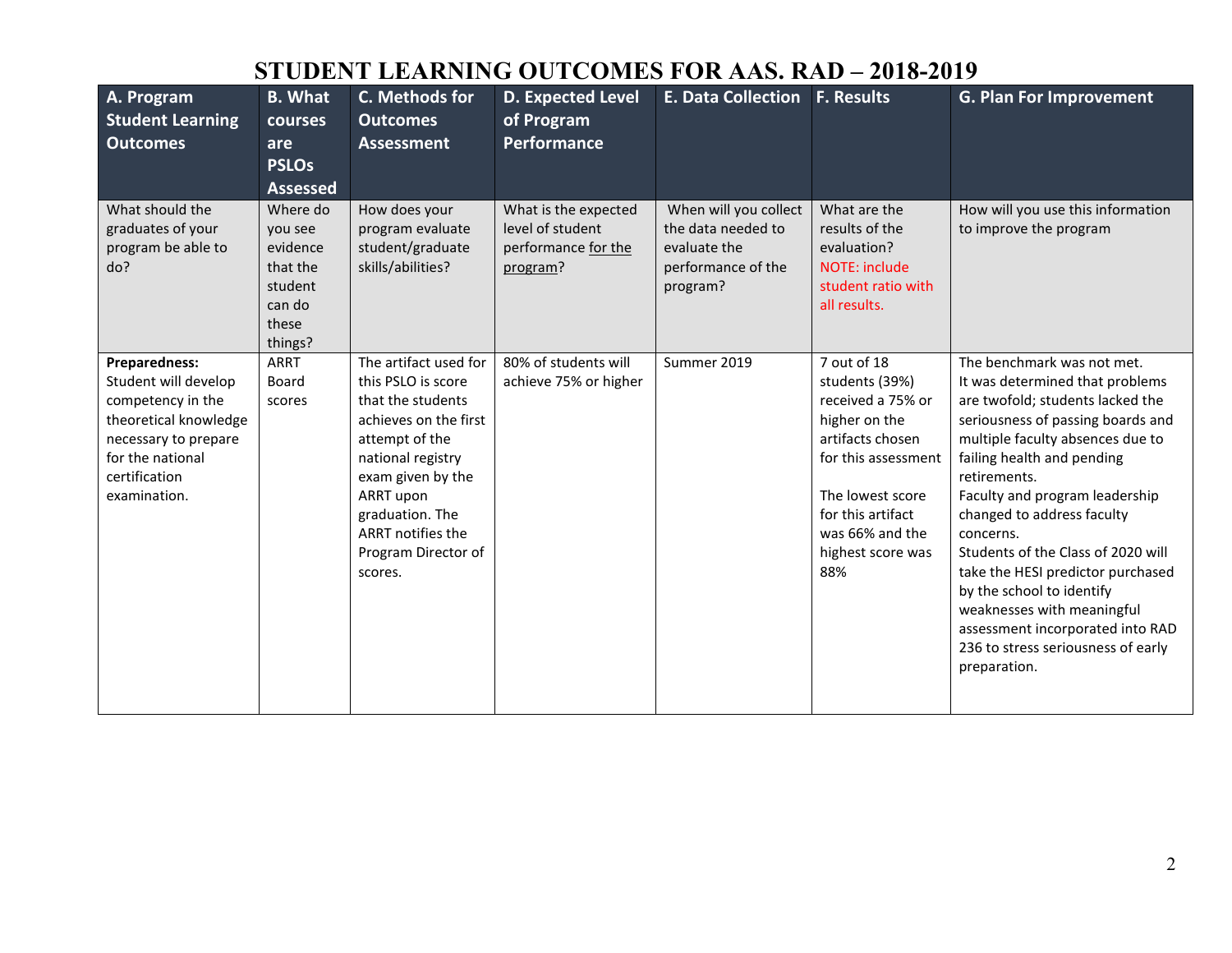# **STUDENT LEARNING OUTCOMES FOR AAS.RAD -- 2019-2020**

| A. Program<br><b>Student Learning</b><br><b>Outcomes</b>                                                                                               | <b>B.</b> What<br>courses<br>are PSLOs<br><b>Assessed</b>                         | C. Methods for<br><b>Outcomes</b><br><b>Assessment</b>                                                                                                                                                                                                                                   | <b>D. Expected Level</b><br>of Program<br>Performance                       | <b>E. Data Collection F. Results</b>                                                          |                                                                                                      | <b>G. Plan For Improvement</b>                                                                                                                                                                                                                                                                                                                                     |
|--------------------------------------------------------------------------------------------------------------------------------------------------------|-----------------------------------------------------------------------------------|------------------------------------------------------------------------------------------------------------------------------------------------------------------------------------------------------------------------------------------------------------------------------------------|-----------------------------------------------------------------------------|-----------------------------------------------------------------------------------------------|------------------------------------------------------------------------------------------------------|--------------------------------------------------------------------------------------------------------------------------------------------------------------------------------------------------------------------------------------------------------------------------------------------------------------------------------------------------------------------|
| What should the<br>graduates of your<br>program be able to<br>do?                                                                                      | Where do<br>you see<br>evidence<br>that the<br>student can<br>do these<br>things? | How does your<br>program evaluate<br>student/graduate<br>skills/abilities?                                                                                                                                                                                                               | What is the expected<br>level of student<br>performance for the<br>program? | When will you<br>collect the data<br>needed to evaluate<br>the performance of<br>the program? | What are the<br>results of the<br>evaluation?<br>NOTE: include<br>student ratio with<br>all results. | How will you use this information<br>to improve the program                                                                                                                                                                                                                                                                                                        |
| <b>Communication:</b><br>Graduates will acquire<br>appropriate<br>communication skills<br>among all members of<br>the healthcare team<br>and patients. | <b>RAD 165</b><br>Applied<br>Radiography                                          | Artifacts used for this<br>PSLO are the Clinical<br>Staff competency<br>forms (questions<br>8,9,1,14) measuring<br>preparation and<br>patient care methods<br>as relates to<br>communication.<br>Forms are completed<br>by preceptors and<br>instructors within the<br>clinical setting. | 100 % of students will<br>receive 75% or higher                             | Spring 2020<br>(Second semester<br>Spring of 1 <sup>st</sup> year<br><b>Class of 2021)</b>    | 95%<br>20 out of 21<br>students received<br>75% or higher<br>resulting in 95% of<br>the cohort.      | Benchmark met.<br>The new tool has continued to be used<br>for evaluations. The students<br>demonstrated excellent<br>communication skills with patients.<br>The tool is indicating an accurate<br>representation of the evaluation. Will<br>continue to monitor to determine<br>consistency of the new tool.<br>Benchmark met.<br>The new evaluation tool was     |
|                                                                                                                                                        | <b>RAD 266</b><br>Advanced<br>Radiography<br>Ш                                    | Artifacts used for this<br>PSLO are the Clinical<br>Staff competency<br>forms (questions<br>8,9,1,14) measuring<br>preparation and<br>patient care methods<br>as relates to<br>communication.<br>Forms are completed<br>by preceptors and<br>instructors within the<br>clinical setting. | 100% of students will<br>receive 83% or higher                              | Spring 2020<br>(Fifth semester<br>Spring of 2 <sup>nd</sup> year<br>Class of 2020)            | 95%<br>20 out of 21<br>students received<br>75% or higher<br>resulting in 95% of<br>the cohort.      | implemented. The students<br>demonstrated excellent<br>communication skills with patients.<br>This is an improvement from 71% the<br>previous year. Action plan included<br>meeting with staff technologist to<br>identify weakness and the new tool<br>reflecting those areas. Will continue<br>to monitor with new tool to determine<br>consistency of new tool. |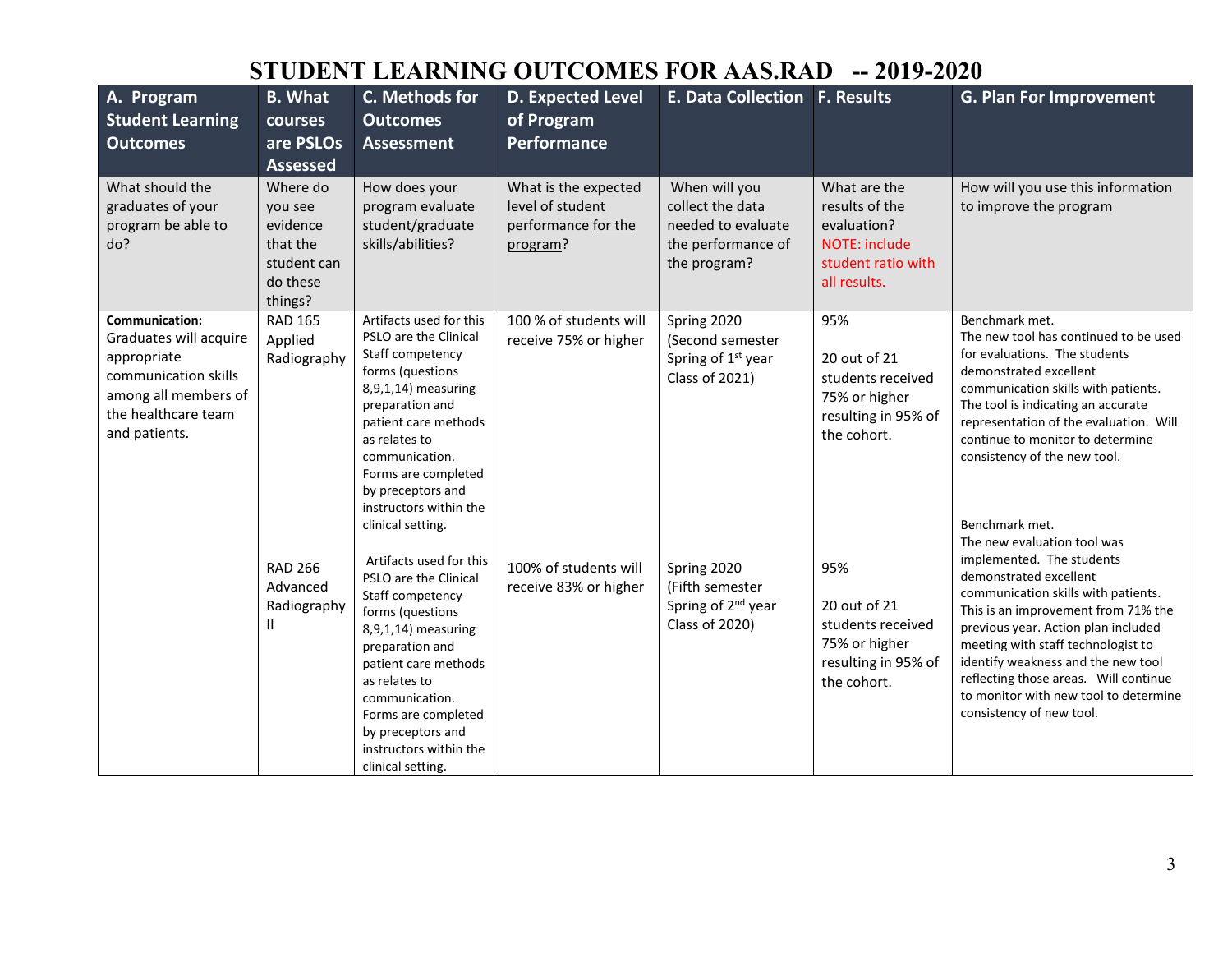| A. Program<br><b>Student Learning</b><br><b>Outcomes</b>                                     | <b>B.</b> What<br>courses<br>are PSLOs<br><b>Assessed</b>                         | C. Methods for<br><b>Outcomes</b><br><b>Assessment</b>                                                                                                                                                                              | <b>D. Expected Level</b><br>of Program<br>Performance                       | <b>E. Data Collection F. Results</b>                                                          |                                                                                                              | <b>G. Plan For Improvement</b>                                                                                                                                                                                                                                                                                                                                                                                                        |
|----------------------------------------------------------------------------------------------|-----------------------------------------------------------------------------------|-------------------------------------------------------------------------------------------------------------------------------------------------------------------------------------------------------------------------------------|-----------------------------------------------------------------------------|-----------------------------------------------------------------------------------------------|--------------------------------------------------------------------------------------------------------------|---------------------------------------------------------------------------------------------------------------------------------------------------------------------------------------------------------------------------------------------------------------------------------------------------------------------------------------------------------------------------------------------------------------------------------------|
| What should the<br>graduates of your<br>program be able to<br>do?                            | Where do<br>you see<br>evidence<br>that the<br>student can<br>do these<br>things? | How does your<br>program evaluate<br>student/graduate<br>skills/abilities?                                                                                                                                                          | What is the expected<br>level of student<br>performance for the<br>program? | When will you<br>collect the data<br>needed to evaluate<br>the performance of<br>the program? | What are the<br>results of the<br>evaluation?<br><b>NOTE: include</b><br>student ratio with<br>all results.  | How will you use this information<br>to improve the program                                                                                                                                                                                                                                                                                                                                                                           |
| <b>Professionalism:</b><br>Graduates will model<br>appropriate<br>professionalism<br>skills. | <b>RAD 175</b><br>Applied<br>Radiography<br>Ш                                     | Artifacts used for<br>this PSLO are the<br><b>Clinical Affective</b><br>competency forms<br>(questions 1.2.3.4)<br>and 14) measuring.<br>Forms are<br>completed by<br>preceptors and<br>instructors within<br>the clinical setting. | 100% of students will<br>receive an overall<br>average of 80%               | Summer 2020<br>(Third semester end<br>of first year, Class of<br>2021)                        | 85%<br>17 out of 20<br>students received<br>80% or higher<br>resulting in 85% of<br>the cohort.              | Benchmark met.<br>Students exhibited professionalism<br>by demonstrating the ability to be<br>reliable in performing duties and<br>being punctual using this<br>evaluation tool. We believe that<br>this is an accurate representation<br>after meeting with technologist in<br>the clinical setting. Will continue<br>to monitor to determine<br>consistency of both the new tool<br>and outcome of professionalism<br>improvements. |
|                                                                                              | <b>RAD 220</b><br>Selected<br>Imaging<br><b>Topics</b>                            | Artifact used for<br>this PSLO is a<br>written paper<br>concentrated on<br>the requirements to<br>maintain<br>professional<br>credentials as a<br>technologist and<br>the importance<br>thereof.                                    | 80% of students will<br>score 85% or higher                                 | Spring 2020<br>(5 <sup>th</sup> semester, 2 <sup>nd</sup><br>year Class of 2020)              | 19 out of 19<br>students received<br>a score of 85% or<br>higher with the<br>average cohort<br>grade of 98%. | Benchmark met.<br>Students exhibited professionalism<br>by indicating knowledge in a<br>written format of the importance<br>of credentialing. This outcome will<br>be measured in RAD 101 using a<br>written discussion rubric with<br>responses. This is to ensure that<br>the importance of maintaining<br>professional credentials are<br>highlighted early in the course<br>sequence.                                             |

# **STUDENT LEARNING OUTCOMES FORAAS.RAD– 2019-2020**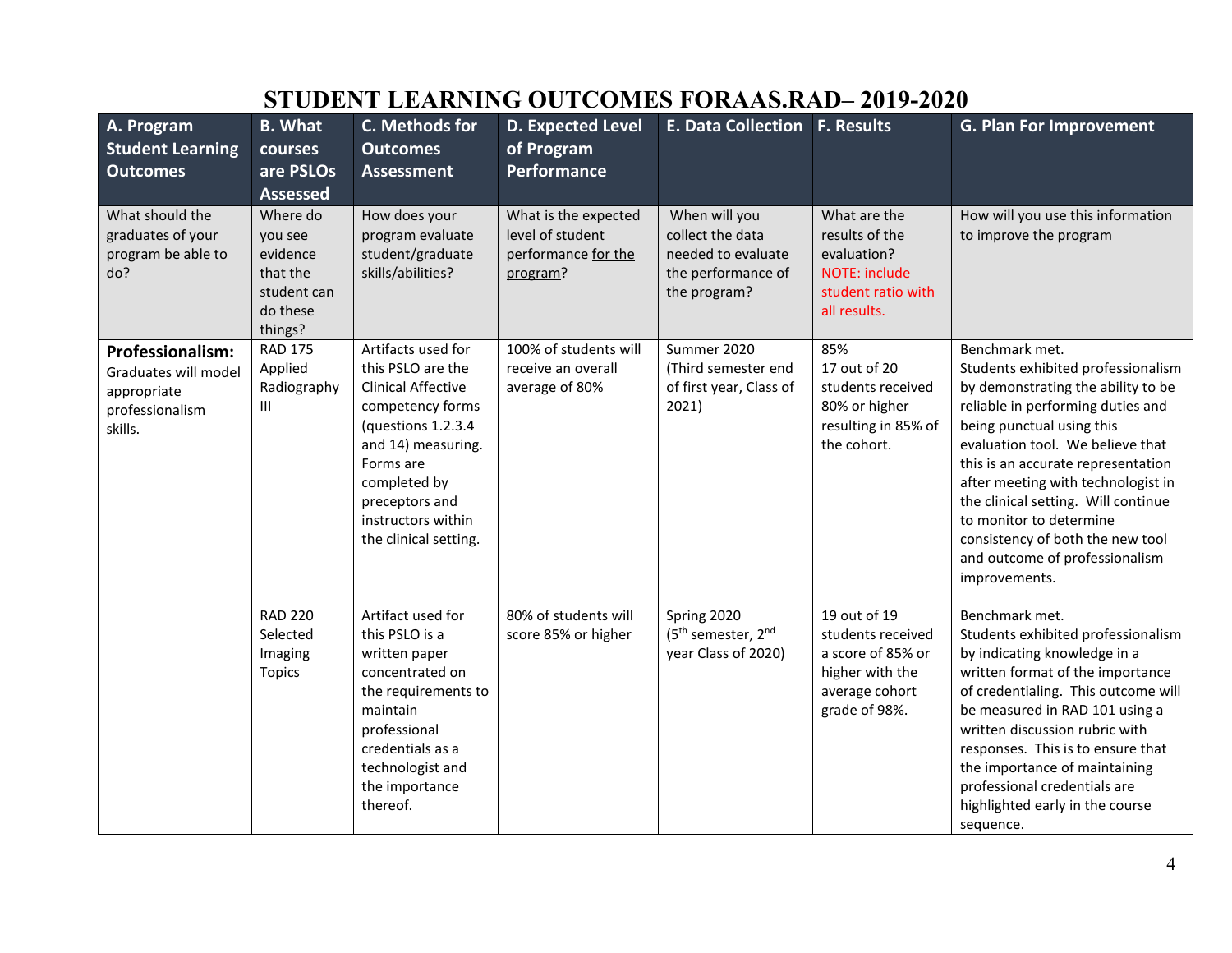| A. Program<br><b>Student Learning</b><br><b>Outcomes</b><br>What should the<br>graduates of your                                                                        | <b>B.</b> What<br>courses are<br><b>PSLOs</b><br><b>Assessed</b><br>Where do you<br>see evidence | C. Methods for<br><b>Outcomes</b><br><b>Assessment</b><br>How does your<br>program evaluate                                                                                                                                                                                               | <b>D. Expected Level</b><br>of Program<br>Performance<br>What is the expected<br>level of student | E. Data<br><b>Collection</b><br>When will you collect<br>the data needed to           | <b>F. Results</b><br>What are the<br>results of the                                                                               | <b>G. Plan For Improvement</b><br>How will you use this information<br>to improve the program                                                                                                                                                                                                            |
|-------------------------------------------------------------------------------------------------------------------------------------------------------------------------|--------------------------------------------------------------------------------------------------|-------------------------------------------------------------------------------------------------------------------------------------------------------------------------------------------------------------------------------------------------------------------------------------------|---------------------------------------------------------------------------------------------------|---------------------------------------------------------------------------------------|-----------------------------------------------------------------------------------------------------------------------------------|----------------------------------------------------------------------------------------------------------------------------------------------------------------------------------------------------------------------------------------------------------------------------------------------------------|
| program be able to<br>do?                                                                                                                                               | that the<br>student can<br>do these<br>things?                                                   | student/graduate<br>skills/abilities?                                                                                                                                                                                                                                                     | performance for the<br>program?                                                                   | evaluate the<br>performance of the<br>program?                                        | evaluation?<br><b>NOTE: include</b><br>student ratio with<br>all results.                                                         |                                                                                                                                                                                                                                                                                                          |
| <b>Critical Thinking:</b><br>Graduates will acquire<br>critical thinking skills<br>in order to problem<br>solve effectively in a<br>changing healthcare<br>environment. | <b>RAD 257</b><br>Advanced<br>Radiography I                                                      | Artifacts used for this<br>PSLO are the Clinical<br>Staff competency<br>forms (questions<br>1,2,4,7,8) measuring<br>students' ability to<br>adapt positioning for<br>geriatric<br>examinations Forms<br>are completed by<br>preceptors and<br>instructors within the<br>clinical setting. | 100% of students will<br>receive 80% or<br>higher.                                                | <b>Fall 2020</b><br>(4 <sup>th</sup> semester, 2 <sup>nd</sup><br>year Class of 2021) | 19 out of 19<br>complete this<br>artifact this<br>semester with 95%<br>of the cohort<br>scoring 100% on<br>competency<br>markers. | Students were able to adapt to<br>special considerations for geriatric<br>patients with either physical or<br>cognitive challenges. Students are<br>allowed to begin this artifact early<br>in the course sequence with<br>expected completion this<br>semester. Will continue to<br>monitor for trends. |
|                                                                                                                                                                         | <b>RAD 175</b><br>Applied<br>Radiography<br>$\mathbf{III}$                                       | Artifacts used for this<br>PSLO are the Clinical<br>Staff competency<br>forms (questions<br>1,2,4,7,8) measuring<br>students' ability to<br>adapt positioning for<br>geriatric<br>examinations Forms<br>are completed by<br>preceptors and<br>instructors within the<br>clinical setting. | 80% of students will<br>receive 80% or<br>higher.                                                 | Summer 2021<br>End of 1 <sup>st</sup> year, Class<br>of 2020                          | Ongoing<br>Complete<br><b>July 2021</b>                                                                                           | Ongoing<br>Complete<br><b>July 2021</b>                                                                                                                                                                                                                                                                  |

# **STUDENT LEARNING OUTCOMES FOR AAS.RAD – 2020-2021**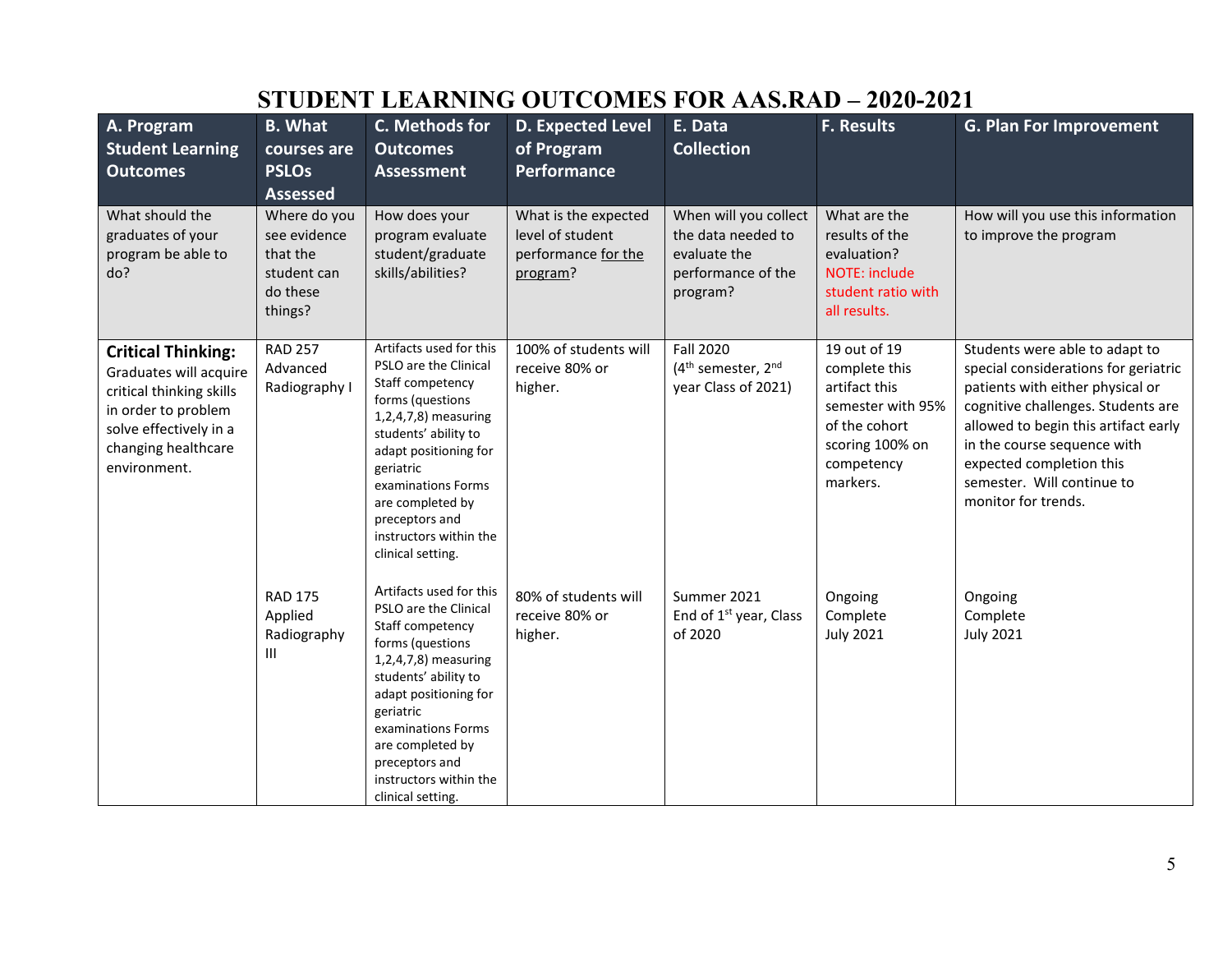## **CONTINUOUS STUDENT IMPROVEMENT**

### **This Cycle's Results and Comparison to Last Cycle's and Recommended Actions:**

Since the last cycle the Radiology Program identified two needs. The clinical learning management system, Trajecsys is now fully intergrated and is used to assess clinical time as well as program student learning outcomes. The system's use began with clinical time management only while parameters for competencies were set by the program. In addition, clinical preceptors were trained and given the opportunity to provide feedback prior to its implementation. This change required a 'buy in' from clinical site management as well as individual preceptors and was equated to transitioning to electronic medical records. First year students began using the system for competency documentation in the Fall of 2019. The system allows for all records to be entered, stored, and retrieved in from one central system and eliminated the need of paper evaluations forms being stored.

This system also identified the need for preceptors to engage in more meaningful and objective feedback to students. The program faculty met with clinical site leadership as well as individual preceptors explaining the need for meaningful and objective feedback. It was emphasized that these students are likely to become their coworkers upon graduation. This is an ongoing effort and collaboration between the program and clinical sites.

In addition, there has been a decline in board scores with a sharp decline in 2019. The low percentage of first-time takers (39%) was attributed to two factors. One contributing factor was identified as multiple absences of faculty due to unexpected illnesses and surgeries. This ultimately led to both a planned and unplanned retirement with new leadership beginning in early 2020. It is believed that the multiple faculty absences resulted in students not receiving critical information and/or lacking motivation for independent study. Additionally, it was discovered there was a lack of meaningful assessment regarding review material used in class. The new leadership restructured RAD 236 to include mock registries as Module Exams and the HESI predictor as the Final Exam. The 2020 first time takers of the registry percentage increased to 85%.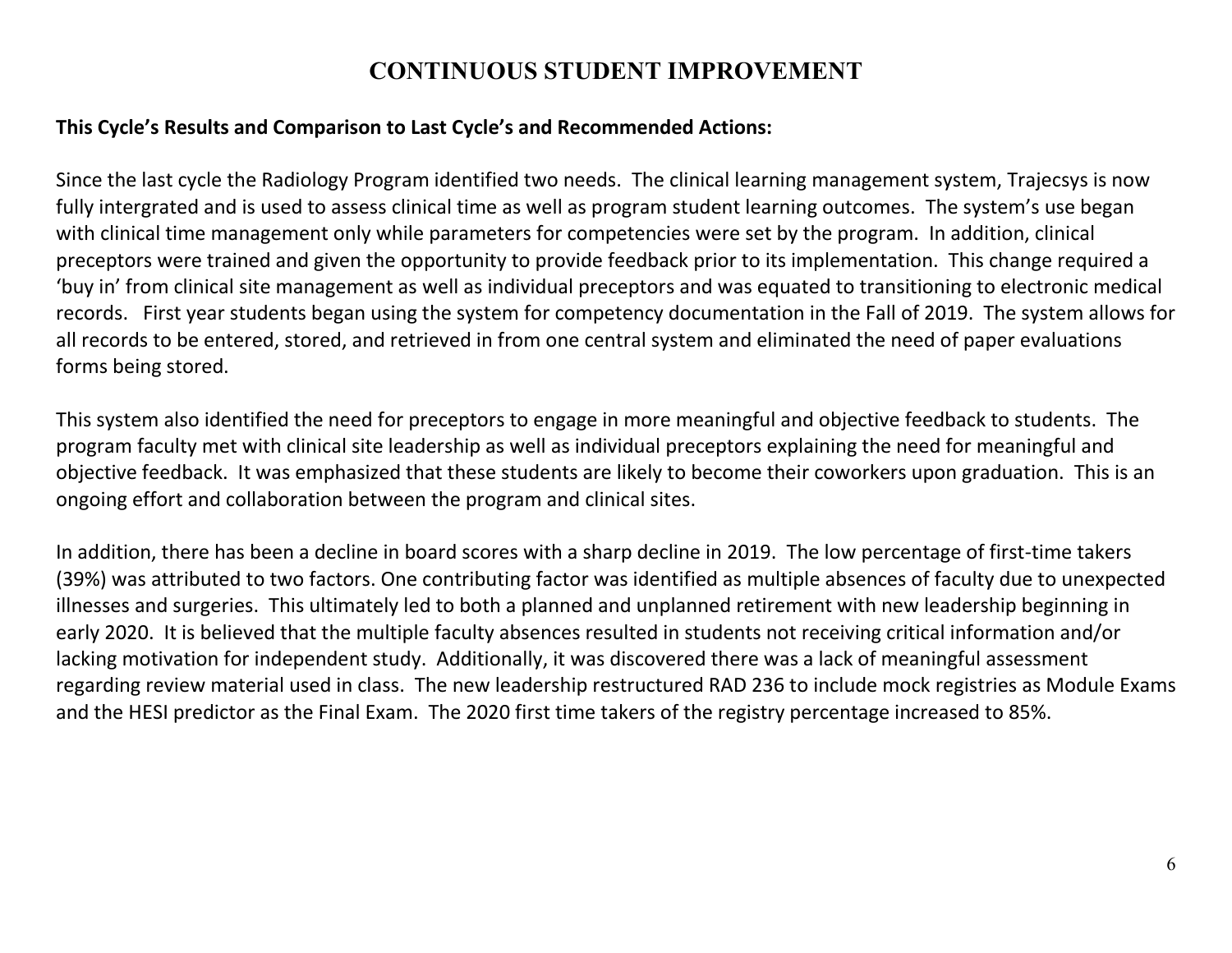#### **PROGRAM VITAL STATISCS**

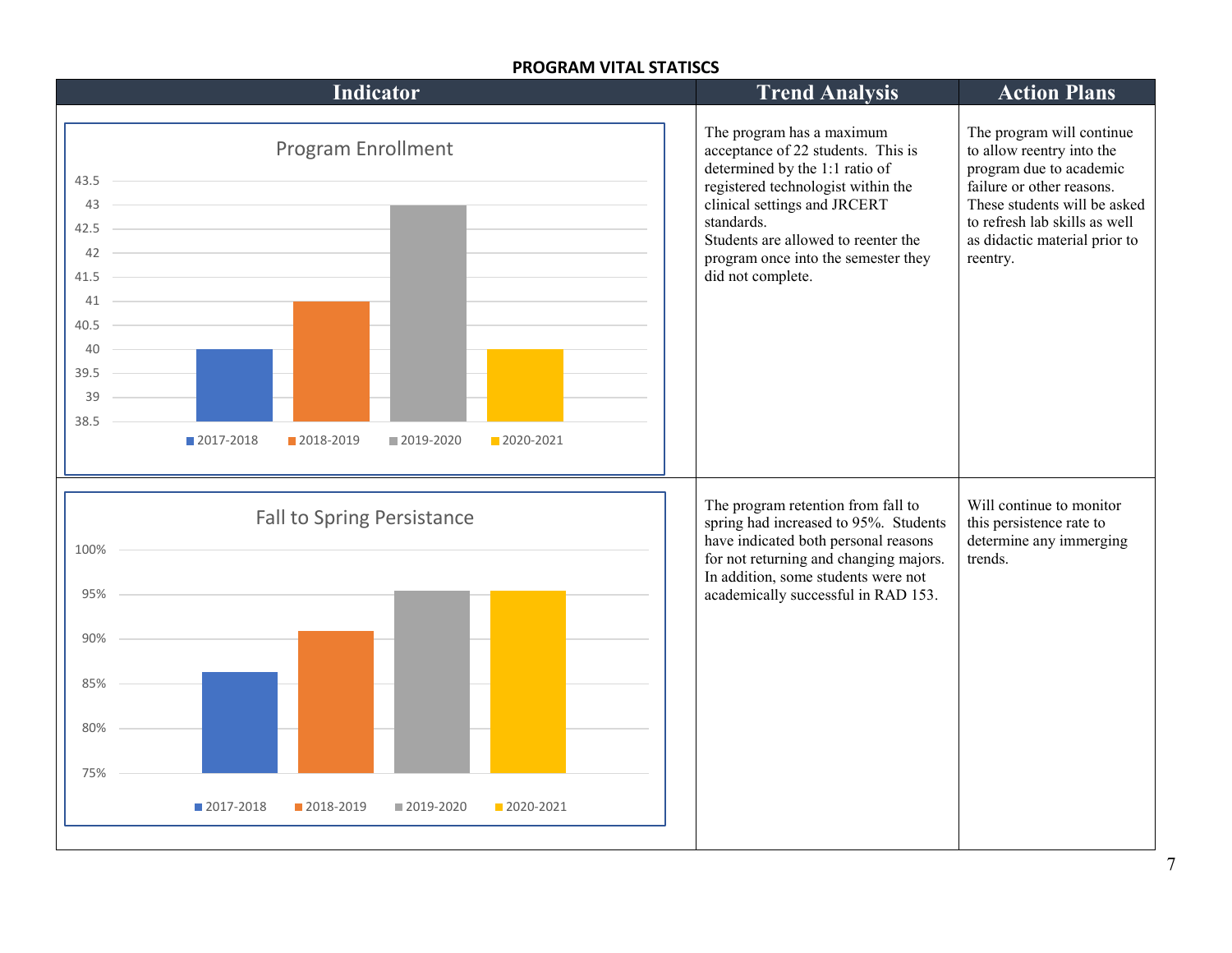| Indicator                                                                                                                                                                                       | <b>Trend Analysis</b>                                                                                                                                                                                                                                                                                                                                                                                                                                                                                                                                                                   | <b>Action Plans</b>                                                                                                                                                                                                                     |
|-------------------------------------------------------------------------------------------------------------------------------------------------------------------------------------------------|-----------------------------------------------------------------------------------------------------------------------------------------------------------------------------------------------------------------------------------------------------------------------------------------------------------------------------------------------------------------------------------------------------------------------------------------------------------------------------------------------------------------------------------------------------------------------------------------|-----------------------------------------------------------------------------------------------------------------------------------------------------------------------------------------------------------------------------------------|
| <b>Fall to Fall Retention</b><br>100.00%<br>90.00%<br>80.00%<br>70.00%<br>60.00%<br>50.00%<br>40.00%<br>30.00%<br>20.00%<br>10.00%<br>0.00%<br>2017-2018<br>2018-2019<br>2019-2020<br>2020-2021 | The fall-to-fall retention from first year<br>students and second year students<br>remains at an acceptable percentage.<br>This is a combination of students not<br>persisting from spring to summer and<br>summer to fall. The spring semester of<br>the first year is when students really<br>begin to have an understanding of<br>program clinical rotations in RAD 165.<br>Students not persisting at this point<br>have decided that a career in radiology<br>is no longer a part of their plan or the<br>combination of clinical and academic<br>rigor are no longer sustainable. | The program will study the<br>GPAs of those students that<br>struggled in radiology<br>courses to determine if<br>acceptance GPA in<br>prerequisite courses BIO<br>210, BIO 211, and Mat 110<br>should meet a higher<br>minimum of 2.0. |
| <b>Graduation Rates</b><br>100%                                                                                                                                                                 | The graduation rate increase over the<br>review period is due to the retention<br>rates from semester to semester.                                                                                                                                                                                                                                                                                                                                                                                                                                                                      | The program will continue<br>to monitor this rate with<br>emphasis on the need for<br>remediation during later<br>semesters.                                                                                                            |
| 90%                                                                                                                                                                                             |                                                                                                                                                                                                                                                                                                                                                                                                                                                                                                                                                                                         |                                                                                                                                                                                                                                         |
| 80%                                                                                                                                                                                             |                                                                                                                                                                                                                                                                                                                                                                                                                                                                                                                                                                                         |                                                                                                                                                                                                                                         |
| 70%                                                                                                                                                                                             |                                                                                                                                                                                                                                                                                                                                                                                                                                                                                                                                                                                         |                                                                                                                                                                                                                                         |
| 60%                                                                                                                                                                                             |                                                                                                                                                                                                                                                                                                                                                                                                                                                                                                                                                                                         |                                                                                                                                                                                                                                         |
| 50%                                                                                                                                                                                             |                                                                                                                                                                                                                                                                                                                                                                                                                                                                                                                                                                                         |                                                                                                                                                                                                                                         |
| 40%                                                                                                                                                                                             |                                                                                                                                                                                                                                                                                                                                                                                                                                                                                                                                                                                         |                                                                                                                                                                                                                                         |
| 30%                                                                                                                                                                                             |                                                                                                                                                                                                                                                                                                                                                                                                                                                                                                                                                                                         |                                                                                                                                                                                                                                         |
| 20%<br>10%                                                                                                                                                                                      |                                                                                                                                                                                                                                                                                                                                                                                                                                                                                                                                                                                         |                                                                                                                                                                                                                                         |
| 0%                                                                                                                                                                                              |                                                                                                                                                                                                                                                                                                                                                                                                                                                                                                                                                                                         |                                                                                                                                                                                                                                         |
| ■ 2017-2018<br>2018-2019<br>■ 2019-2020<br>2020-2021                                                                                                                                            |                                                                                                                                                                                                                                                                                                                                                                                                                                                                                                                                                                                         |                                                                                                                                                                                                                                         |